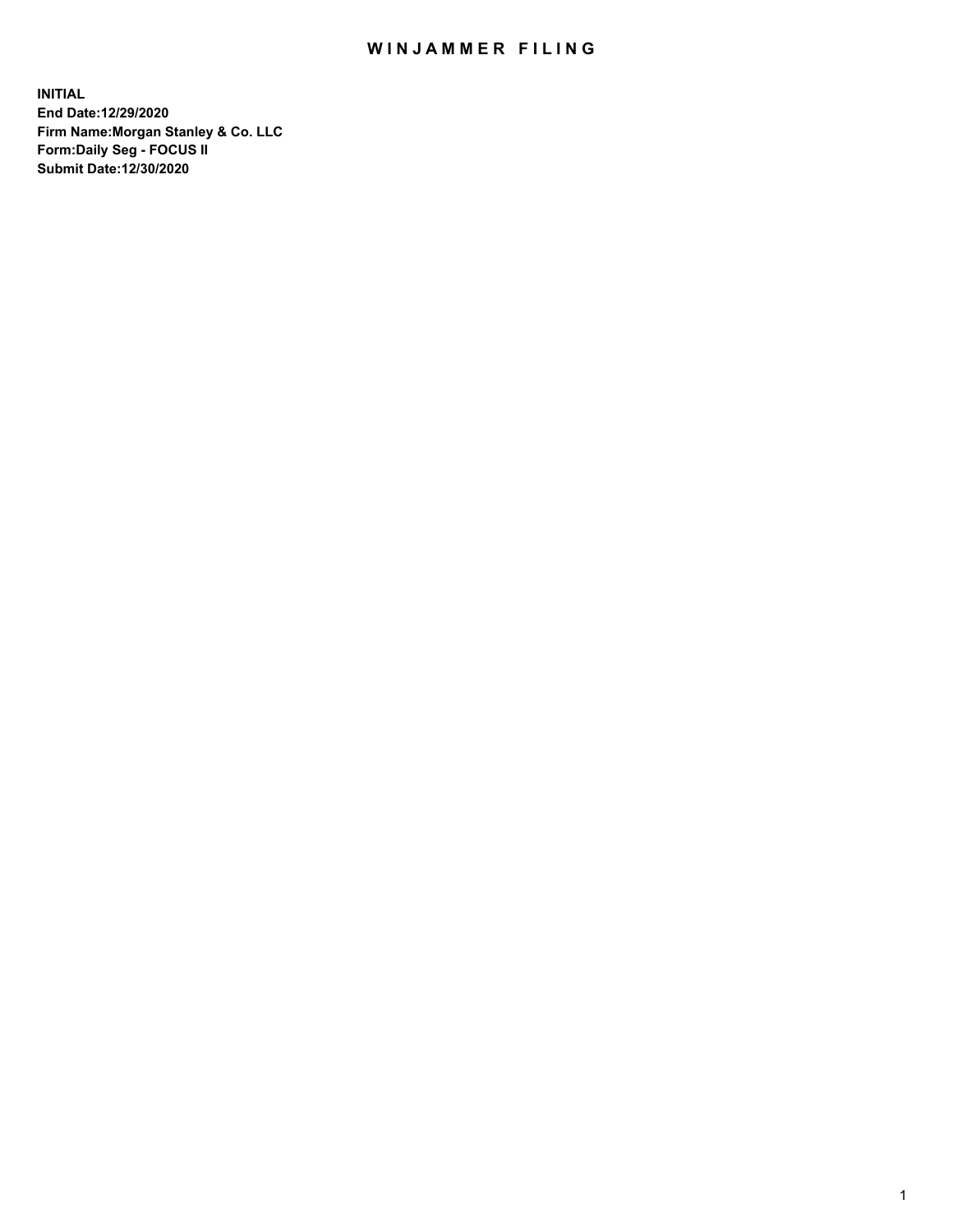**INITIAL End Date:12/29/2020 Firm Name:Morgan Stanley & Co. LLC Form:Daily Seg - FOCUS II Submit Date:12/30/2020 Daily Segregation - Cover Page**

| Name of Company                                                                                                                                                                                                                                                                                                                | Morgan Stanley & Co. LLC                                |
|--------------------------------------------------------------------------------------------------------------------------------------------------------------------------------------------------------------------------------------------------------------------------------------------------------------------------------|---------------------------------------------------------|
| <b>Contact Name</b>                                                                                                                                                                                                                                                                                                            | <b>Ikram Shah</b>                                       |
| <b>Contact Phone Number</b>                                                                                                                                                                                                                                                                                                    | 212-276-0963                                            |
| <b>Contact Email Address</b>                                                                                                                                                                                                                                                                                                   | Ikram.shah@morganstanley.com                            |
| FCM's Customer Segregated Funds Residual Interest Target (choose one):<br>a. Minimum dollar amount: ; or<br>b. Minimum percentage of customer segregated funds required:% ; or<br>c. Dollar amount range between: and; or<br>d. Percentage range of customer segregated funds required between: % and %.                       | 235,000,000<br><u>0</u><br><u>00</u><br><u>00</u>       |
| FCM's Customer Secured Amount Funds Residual Interest Target (choose one):<br>a. Minimum dollar amount: ; or<br>b. Minimum percentage of customer secured funds required:% ; or<br>c. Dollar amount range between: and; or<br>d. Percentage range of customer secured funds required between:% and%.                           | 140,000,000<br><u>0</u><br><u>0 0</u><br>0 <sub>0</sub> |
| FCM's Cleared Swaps Customer Collateral Residual Interest Target (choose one):<br>a. Minimum dollar amount: ; or<br>b. Minimum percentage of cleared swaps customer collateral required:% ; or<br>c. Dollar amount range between: and; or<br>d. Percentage range of cleared swaps customer collateral required between:% and%. | 92,000,000<br><u>0</u><br><u>00</u><br>00               |

Attach supporting documents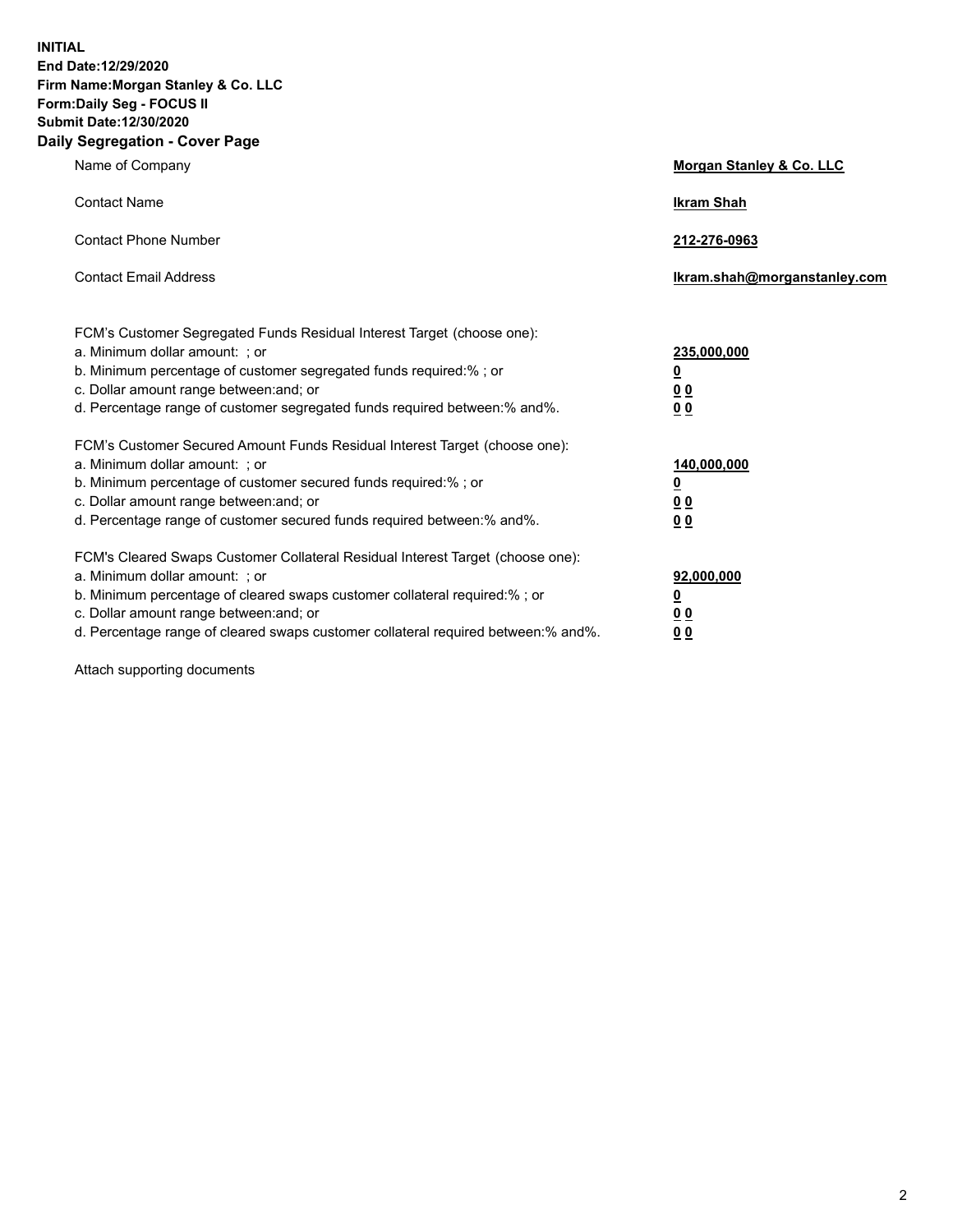## **INITIAL End Date:12/29/2020 Firm Name:Morgan Stanley & Co. LLC Form:Daily Seg - FOCUS II Submit Date:12/30/2020**

## **Daily Segregation - Secured Amounts**

Foreign Futures and Foreign Options Secured Amounts Amount required to be set aside pursuant to law, rule or regulation of a foreign government or a rule of a self-regulatory organization authorized thereunder 1. Net ledger balance - Foreign Futures and Foreign Option Trading - All Customers A. Cash **4,355,566,553** [7315] B. Securities (at market) **2,418,077,182** [7317] 2. Net unrealized profit (loss) in open futures contracts traded on a foreign board of trade **704,634,956** [7325] 3. Exchange traded options a. Market value of open option contracts purchased on a foreign board of trade **21,427,307** [7335] b. Market value of open contracts granted (sold) on a foreign board of trade **-21,818,645** [7337] 4. Net equity (deficit) (add lines 1. 2. and 3.) **7,477,887,353** [7345] 5. Account liquidating to a deficit and account with a debit balances - gross amount **58,718,529** [7351] Less: amount offset by customer owned securities **-57,928,854** [7352] **789,675** [7354] 6. Amount required to be set aside as the secured amount - Net Liquidating Equity Method (add lines 4 and 5) 7. Greater of amount required to be set aside pursuant to foreign jurisdiction (above) or line 6. FUNDS DEPOSITED IN SEPARATE REGULATION 30.7 ACCOUNTS 1. Cash in banks A. Banks located in the United States **882,622,965** [7500] B. Other banks qualified under Regulation 30.7 **666,483,960** [7520] **1,549,106,925** 2. Securities A. In safekeeping with banks located in the United States **228,296,603** [7540] B. In safekeeping with other banks qualified under Regulation 30.7 **22,821,417** [7560] **251,118,020** 3. Equities with registered futures commission merchants A. Cash **22,369,619** [7580] B. Securities **0** [7590] C. Unrealized gain (loss) on open futures contracts **492,104** [7600] D. Value of long option contracts **0** [7610] E. Value of short option contracts **0** [7615] **22,861,723** [7620] 4. Amounts held by clearing organizations of foreign boards of trade A. Cash **0** [7640] B. Securities **0** [7650] C. Amount due to (from) clearing organization - daily variation **0** [7660] D. Value of long option contracts **0** [7670] E. Value of short option contracts **0** [7675] **0** [7680] 5. Amounts held by members of foreign boards of trade A. Cash **3,002,032,608** [7700] B. Securities **2,166,959,162** [7710] C. Unrealized gain (loss) on open futures contracts **704,142,852** [7720] D. Value of long option contracts **21,427,307** [7730] E. Value of short option contracts **-21,818,645** [7735] **5,872,743,284** 6. Amounts with other depositories designated by a foreign board of trade **0** [7760] 7. Segregated funds on hand **0** [7765] 8. Total funds in separate section 30.7 accounts **7,695,829,952** [7770] 9. Excess (deficiency) Set Aside for Secured Amount (subtract line 7 Secured Statement

- Page 1 from Line 8)
- 10. Management Target Amount for Excess funds in separate section 30.7 accounts **140,000,000** [7780]
- 11. Excess (deficiency) funds in separate 30.7 accounts over (under) Management Target **77,152,924** [7785]

**0** [7305]

**7,478,677,028** [7355]

## **7,478,677,028** [7360]

[7530]

[7570]

[7740] **217,152,924** [7380]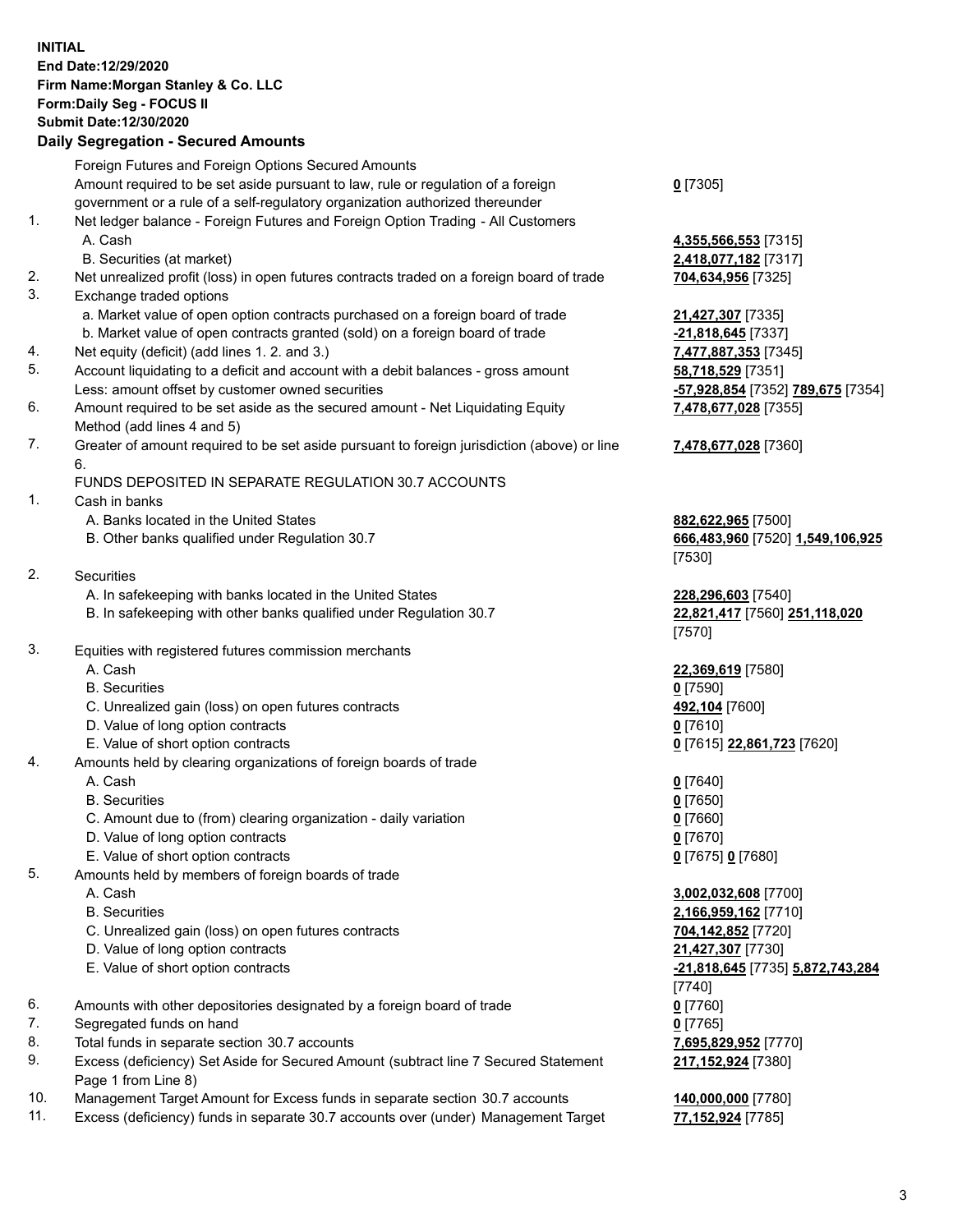| <b>INITIAL</b> | End Date:12/29/2020                                                                            |                                    |
|----------------|------------------------------------------------------------------------------------------------|------------------------------------|
|                | Firm Name: Morgan Stanley & Co. LLC<br>Form: Daily Seg - FOCUS II                              |                                    |
|                | Submit Date: 12/30/2020                                                                        |                                    |
|                | Daily Segregation - Segregation Statement                                                      |                                    |
|                | SEGREGATION REQUIREMENTS(Section 4d(2) of the CEAct)                                           |                                    |
| 1.             | Net ledger balance                                                                             |                                    |
|                | A. Cash                                                                                        | 15,291,830,845 [7010]              |
|                | B. Securities (at market)                                                                      | 8,190,362,219 [7020]               |
| 2.             | Net unrealized profit (loss) in open futures contracts traded on a contract market             | 2,242,781,006 [7030]               |
| 3.             | Exchange traded options                                                                        |                                    |
|                | A. Add market value of open option contracts purchased on a contract market                    | 485,107,563 [7032]                 |
|                | B. Deduct market value of open option contracts granted (sold) on a contract market            | -382,810,511 [7033]                |
| 4.             | Net equity (deficit) (add lines 1, 2 and 3)                                                    | 25,827,271,122 [7040]              |
| 5.             | Accounts liquidating to a deficit and accounts with                                            |                                    |
|                | debit balances - gross amount                                                                  | 143,862,883 [7045]                 |
|                | Less: amount offset by customer securities                                                     | -143,255,849 [7047] 607,034 [7050] |
| 6.             | Amount required to be segregated (add lines 4 and 5)                                           | 25,827,878,156 [7060]              |
|                | FUNDS IN SEGREGATED ACCOUNTS                                                                   |                                    |
| 7.             | Deposited in segregated funds bank accounts                                                    |                                    |
|                | A. Cash                                                                                        | 5,087,326,159 [7070]               |
|                | B. Securities representing investments of customers' funds (at market)                         | $0$ [7080]                         |
|                | C. Securities held for particular customers or option customers in lieu of cash (at<br>market) | 898,522,258 [7090]                 |
| 8.             | Margins on deposit with derivatives clearing organizations of contract markets                 |                                    |
|                | A. Cash                                                                                        | 12,781,058,485 [7100]              |
|                | B. Securities representing investments of customers' funds (at market)                         | $0$ [7110]                         |
|                | C. Securities held for particular customers or option customers in lieu of cash (at<br>market) | 7,291,839,961 [7120]               |
| 9.             | Net settlement from (to) derivatives clearing organizations of contract markets                | 45,538,887 [7130]                  |
| 10.            | Exchange traded options                                                                        |                                    |
|                | A. Value of open long option contracts                                                         | 485,107,563 [7132]                 |
|                | B. Value of open short option contracts                                                        | -382,810,511 [7133]                |
| 11.            | Net equities with other FCMs                                                                   |                                    |
|                | A. Net liquidating equity                                                                      | 9,117,365 [7140]                   |
|                | B. Securities representing investments of customers' funds (at market)                         | 0 [7160]                           |
|                | C. Securities held for particular customers or option customers in lieu of cash (at<br>market) | $0$ [7170]                         |
| 12.            | Segregated funds on hand                                                                       | $0$ [7150]                         |
| 13.            | Total amount in segregation (add lines 7 through 12)                                           | 26,215,700,167 [7180]              |
| 14.            | Excess (deficiency) funds in segregation (subtract line 6 from line 13)                        | 387,822,011 [7190]                 |
| 15.            | Management Target Amount for Excess funds in segregation                                       | 235,000,000 [7194]                 |
|                |                                                                                                |                                    |

16. Excess (deficiency) funds in segregation over (under) Management Target Amount Excess

**152,822,011** [7198]